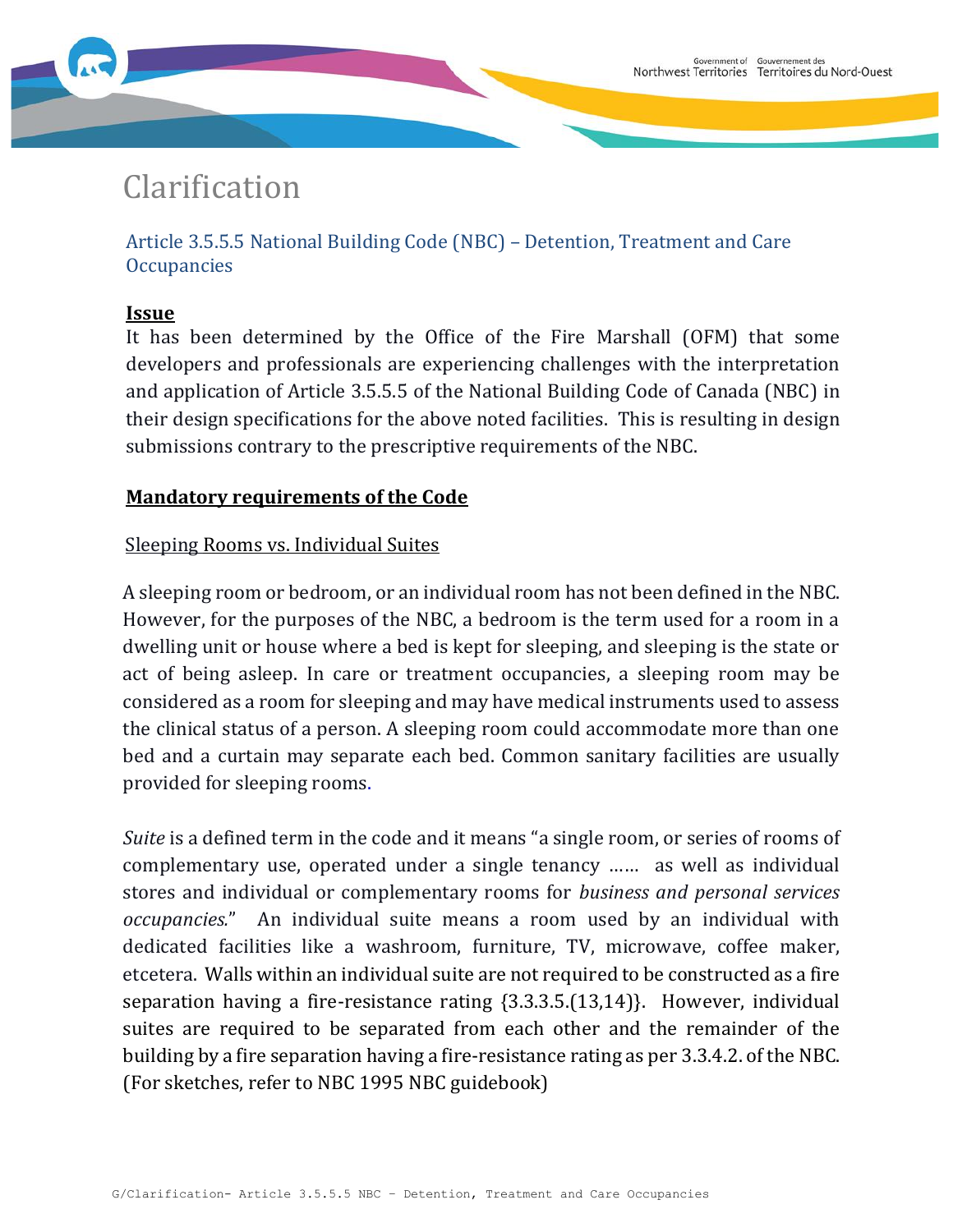### Location of Fire Compartments for moving Patients in case of an Emergency

Care occupancies are comprised of people with disabilities or people with limited mobility; or, who may not be independently capable of self-evacuation. Travel time is a function of several factors, including occupant density, physical/health conditions of occupants and their age. As per the Society of Fire Protection Engineers SFPE Handbook-5th edition, an occupant density less than 0.54 persons/m2 is considered as uncongested flow, and the people will move at their own pace. The maximum walking speed for corridors, aisles, and doorways can be taken as 1.19m/second for horizontal movement. However, the *Americans with Disabilities Act* (ADA) suggests a speed of 0.47 m/second for people who are disabled. In addition, a person with disabilities is likely to pause for two minutes to rest after every 30.5m of travel. Broadly speaking, this means that people with diverse abilities will need an additional 178 seconds (3 minutes) for travelling the maximum required travel distance of 45 m from one compartment to another in case of a fire emergency. The intent of attached fire compartments is to accelerate the movement of residents from one protected space to an adjoining protected (safer) area without going through other parts of the building.

Fire compartments must be abutting each other as a person with disabilities or limited mobility takes more time to evacuate than an average person. The code intends that the two fire compartments discussed above be abutting each other. However, if they are not abutting, the patients must be moved through a protected space or a protected corridor. The intent is to move occupants horizontally from one protected compartment to another protected fire compartment with a similar environment within a 45 m travel distance. The best explanation is available in the 1995 NBC guidebook. (Refer to page 72)

Approved by; Avinash Gupta, P.Eng., CBCO, CRBO, LBO Chief Code Compliance Engineer, Office of the Fire Marshal, Phone: 1-867-767-9161 Ext.21028

Effective Date;

April 2022